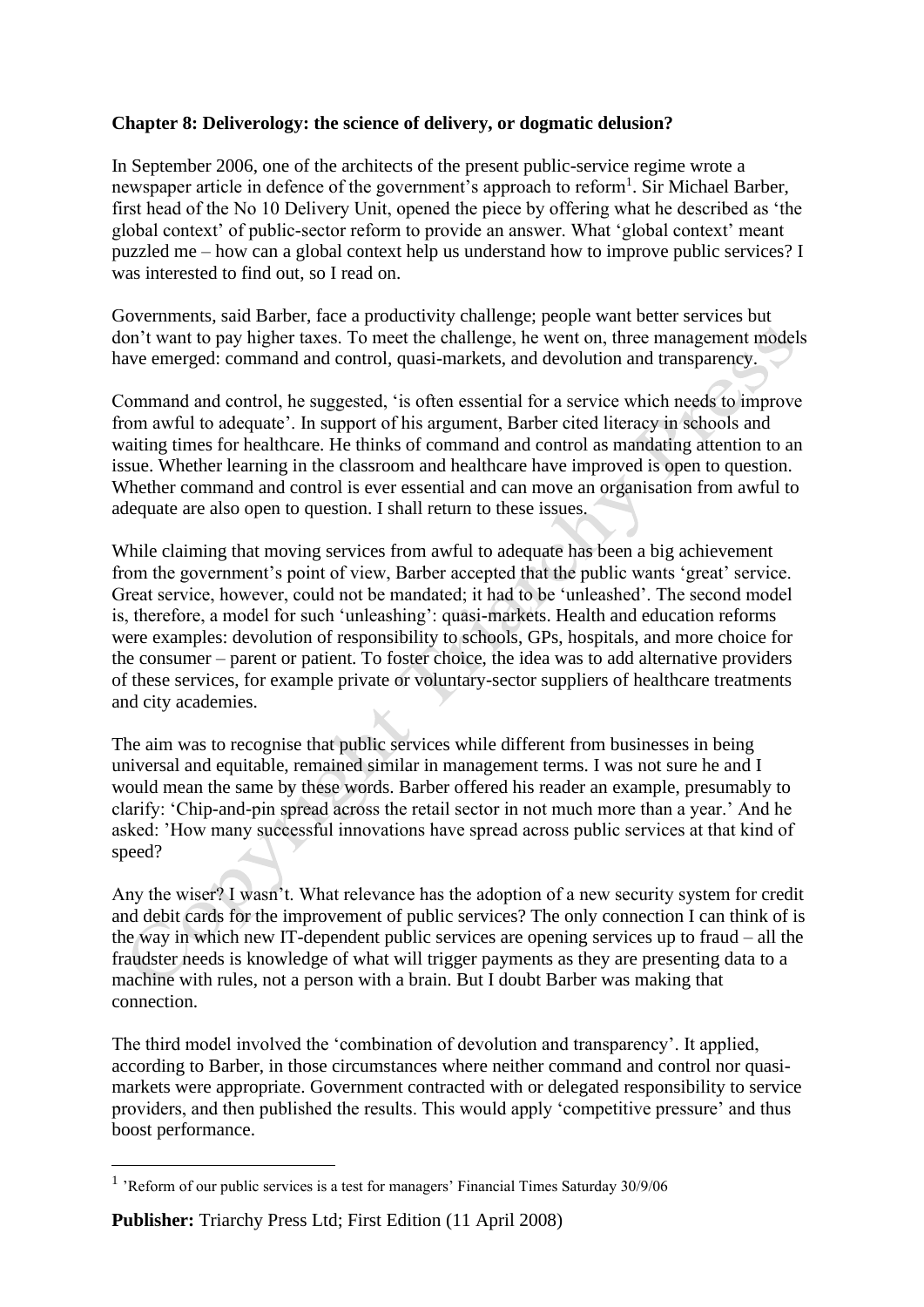The three models were apparently to be found in use around the world, making sense to an approving Barber where there was wide performance variation within a service: 'a struggling hospital with a large deficit needs command and control whereas a successful, well-led foundation hospital is best left to the disciplines of a quasi-market.'

'If this is the right approach, where is the controversy?' Notwithstanding rising public expectations, six years into Mr Blair's leadership most of the results were moving in the right direction. 'But', Barber said, 'there is more to the current challenges than that.' The critical transition from command and control required 'sophisticated strategic leadership'. What can this mean? Barber tells us that a common error is to believe that moving from command and control to a quasi-market requires 'letting go'. In fact, he said, quoting the well-known concept of David Osborne and Ted Gaebler<sup>2</sup>, it requires government to 'steer rather than row'. (Osborne and Gaebler described central government's role as guiding the general direction of policy, through spending agreements and service targets, while devolving delivery and governance)

For Barber, this means a change in the role of 'officials'; but he does not elucidate who or how. Except, perhaps, for the role of the centre: the pressure from the public on government, he argues, places government in a dilemma which is best resolved by leaders putting in place excellent risk and performance management systems. And this, Barber explains, is the reason political leaders as far apart as Canada and Australia have created the equivalents of the Downing Street 'delivery unit'.

This then is what Barber offers in the way of the promised 'global context': because other countries are copying the UK, it must be the right thing to do. To close his piece, Barber informs us that public service professionals need to have the mindset and capability, not just to lead radical change but to manage transformed services. What does this mean? While many head teachers and health service managers apparently thrive with their new responsibilities, others struggle. 'It is', he says, 'all in the execution'. But Barber told us nothing about method.

So I turned to his book, *Instruction to Deliver*, to find out more. Early on he quotes the Prime Minister's frustration:

I bear the scars on my back after two years in government. People in the public sector are more rooted in the concept 'if it has always been done this way, it must always be done this way' than any group of people I have come across.<sup>3</sup>

Perhaps it was this frustration that led Blair to set up the PMDU to drive public-sector reform. It was based in his office, reporting directly to him. He gave its leadership to Barber, then plain 'Mr', who had previously been responsible for delivering the government's literacy strategy<sup>4</sup>. This had involved giving teachers precise instructions on how to teach what was called the literacy hour in their classrooms. Barber had delivered in education; perhaps his model could deliver for the public sector.

<sup>2</sup> Osborne, D and Gaebler, T. 1992 'Reinventing Government' Reading, Massachusetts: Addison-Wesley. See especially Chapter : 'Catalytic Government: Steering Rather Than Rowing'

<sup>3</sup> Barber, M 2007 *Instruction to Deliver* Politico's Publishing: London P 46

<sup>4</sup> Se[e http://www.leeds.ac.uk/educol/documents/000000153.htm](http://www.leeds.ac.uk/educol/documents/000000153.htm)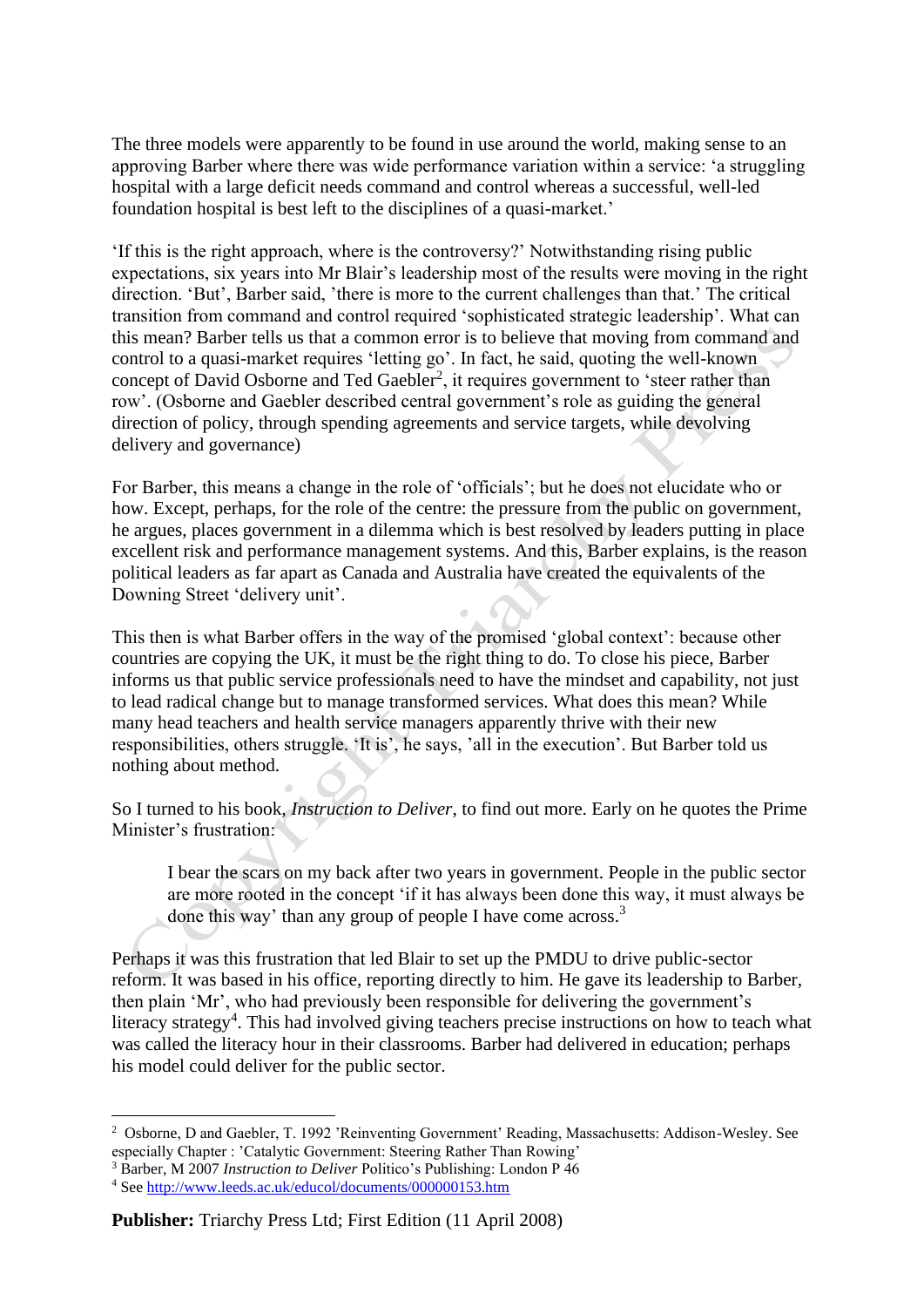But had Barber delivered in education? Had literacy actually improved, or had children been taught to pass tests? If it had worked, had the practice of devoting specific times in the week to teach literacy been the reason for success, or was it the method (phonics) specified? It is hard to know whether the literacy hour worked and, if so, why. Certainly we have seen plenty of evidence that ought to lead us to question whether the literacy strategy has had any real impact on children's learning.

Last year Warwick Mansell published a damning account of targets in education<sup>5</sup>.

[He] sets out in comprehensive and sometimes shocking detail, the pressure on teachers to deliver the improving test statistics by which the outside world judges them is proving counter-productive. Schools have been turning increasingly into exam factories… Intellectual curiosity is stifled. And young people's deeper cultural, moral sporting social and spiritual faculties are marginalised by a system in which all must come second to delivering improving test and exam numbers.

Others have also cast doubts on the achievement. For example, Durham University's Peter Tymms challenged the statistical basis behind the perceived success of the literacy strategy<sup>6</sup>. Tymms concluded that the statistical procedures behind the startling results on which Barber had built his reputation for delivery were faulty. When the statistical error was corrected the results flattened out. Tymms drew parallels with the US state of Texas, where similarly spectacular results had been achieved, only for 'the Texas miracle' to be revealed as an illusion. He attributed the dramatic improvements to the teachers 'teaching to the test' and concluded that the same was happening in England.

In the early days of arguing about targets with public-sector reformers, I was struck by the frequency with which people cited the literacy strategy as evidence that targets worked. Why didn't they mention the hundreds of other targets? Surely picking out (the same) one to claim the benefit for all should ring some alarm bells?

## **Deliverology: by what method?**

By his own admission, Barber made 'deliverology' up. He developed five simple questions to be asked of any leader responsible for change<sup>7</sup>:

What are you trying to do? How are you trying to do it? How do you know you are succeeding? If you are not succeeding, how will you change things? How can we [the Delivery Unit people] help you?

All plausible questions.

Barber determined there were nine key issues to be addressed in order to deliver a target<sup>8</sup>:

**Publisher:** Triarchy Press Ltd; First Edition (11 April 2008)

<sup>5</sup> Anthony Seldon in the foreword to *Education by Numbers, the tyranny of testing*, Warwick Mansell, Politico's 2007

<sup>6</sup> Tymms, P. 'Are standards rising in English primary schools?' British Educational Research Journal, Vol 30, No. 4, august 2004 p477-494

<sup>7</sup> Barber, M 2007 'Instruction to Deliver' Portico's Publishing: London P73

<sup>8</sup> Barber, M 2007 'Instruction to Deliver' Portico's Publishing: London P76-7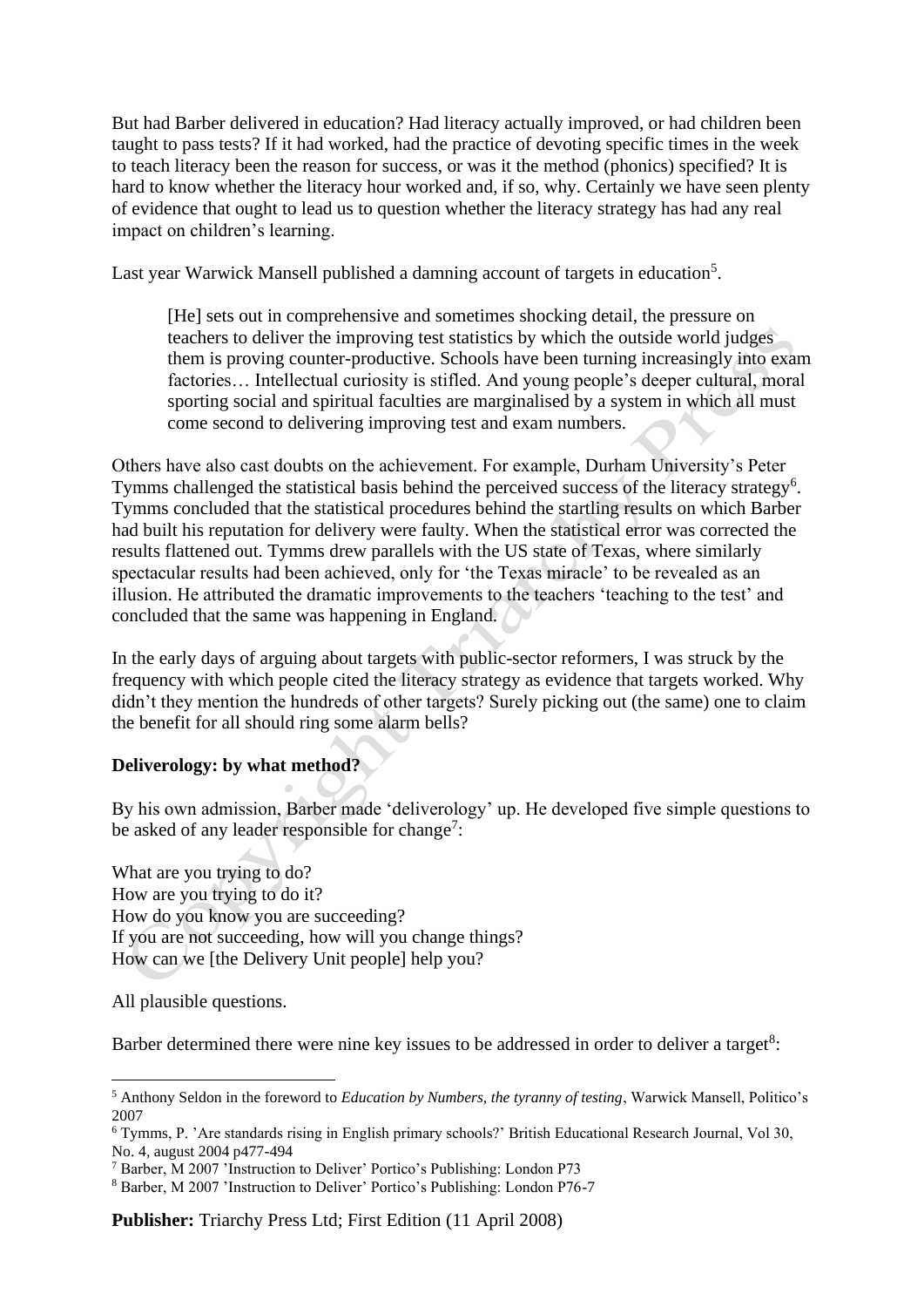Accountability and leadership Project management Levers for change Feedback and communications Timetable for implementation Risks and constraints Inter-departmental collaboration **Resources** Benchmarking

All plausible issues.

Senior civil servants were obliged to have plans covering all of these questions and issues, and these were discussed at what Barber calls 'stocktakes': meetings where his own Delivery Unit personnel (rather than the civil servants responsible) presented plans and progress on chosen measures, with the prime minister in attendance. Every stocktake was minuted, actions were agreed and were to be followed up. Every public-sector service subjected to deliverology had its own 'RAG' status. RAG stands for 'red amber green', an idea first developed in the private sector. Green means on target, amber signifies a few problems, red means likely to fail. You don't want to be red.

Deliverology had an unashamedly coercive approach. Barber tells us ministers valued coercion:

David Blunkett [as Home Secretary] .... wanted a challenging delivery report because he thought it would drive necessary change through the Home Office<sup>9</sup>

Blair wanted monthly notes. Where delivery-unit people had data they used it, where not they 'laboured to relate interesting stories'. Barber is open about the PMDU being a 'pressure' on reform. His argument is that focus is sufficient – people will debate it, understand it and get better at it; as they went through the deliverology routines they would get better at delivery. Or would they get better at coping with it? Would they get better at reporting, and is reporting the same as improvement?

As the 'science' of deliverology evolved, its management tools expanded. The trademark of management consulting 'science', the four-box model, arrived. It was called the 'map of delivery'. By using a vertical axis representing 'boldness of reform' and a horizontal axis 'quality of execution', it is possible to classify change according to four types: not bold and low quality is no change (the status quo); not bold and good quality is 'improved outcomes'; bold reform but low quality is 'controversy without impact'; and bold reforms of high quality are labelled 'transformation'.

The use of such a framework can only be to label things. It can be used to kick or to praise. Such actions presuppose that the assessments are reliable. But labelling doesn't help achieve any change.

<sup>9</sup> Barber, M 2007 'Instruction to Deliver' Politico's Publishing: London P118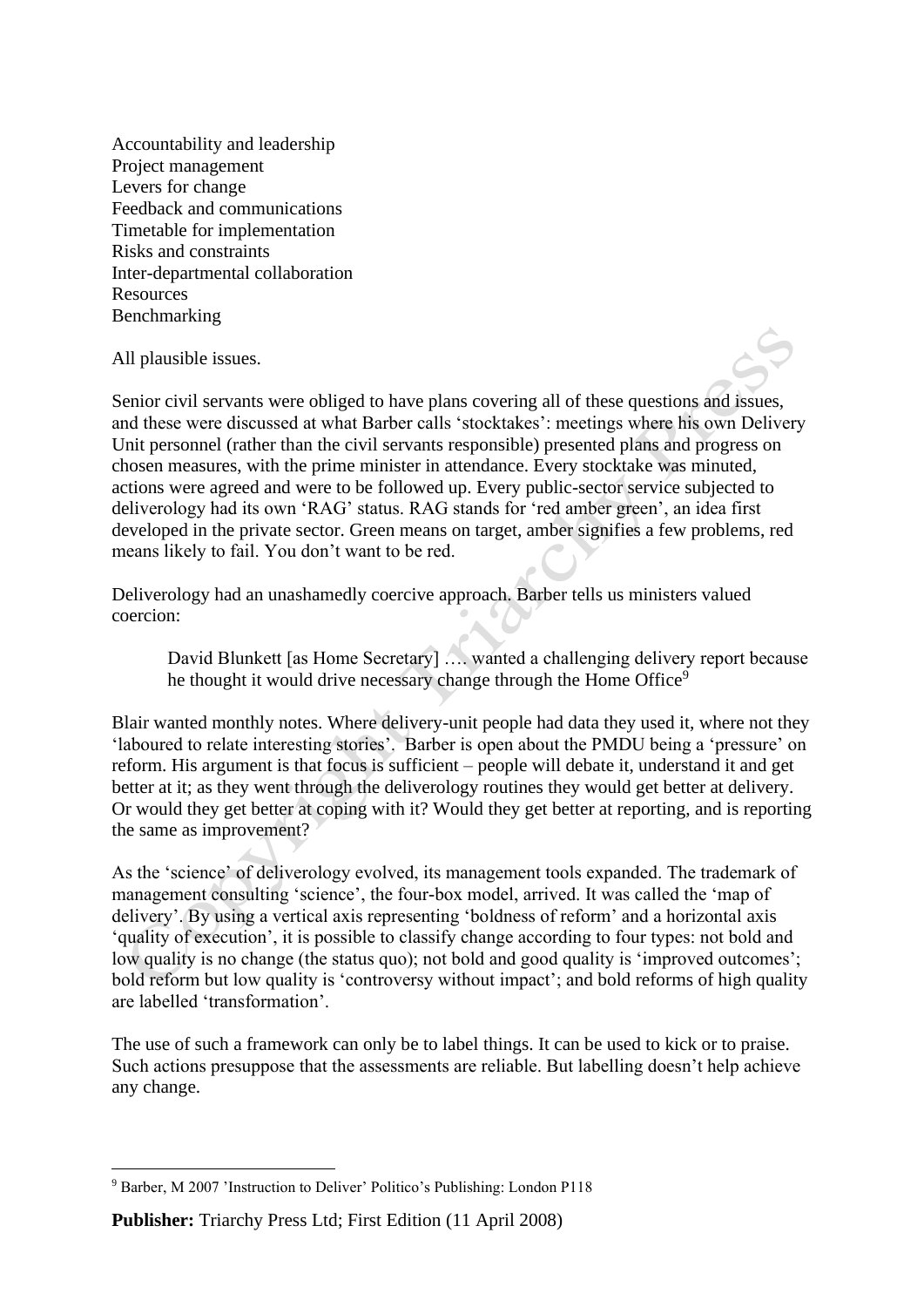Delivery project managers were obliged to investigate 'delivery chains', the hierarchies connecting the front line and thus the user experience to the minister. 'Delivery-chain analysis' meant involving all players that exert influence through the chain. Data and trajectories became the order of the day. Choose a place you want to be, see where you are now; draw a line. Now you can monitor your progress. But, what did deliverology teach about method, how to get there? What are the consequences of driving delivery plans down through deliver chains?

It is no surprise that deliverology itself developed delivery problems. Barber tells us that by October 2001, the position was poor<sup>10</sup>. It was decided that a harder push was needed; individuals were to be held accountable. By the end of 2002, at the time of the third round of delivery reports, progress was no better than mixed – red remained the dominant colour on the RAG status reports. Indeed, Barber reports that in 2002 most of the graphs were moving in the wrong direction. Apparently Tony Blair was becoming concerned: 'We can't really afford to miss as many of these targets as seems likely $11$ .

Barber rationalised the problem as lack of focus as reforms moved from idea to implementation. He argued that civil servants were too willing to compromise if lobby groups resisted changes. He blamed bungled implementation and bureaucrats writing regulations with no thought to what practical implementation would mean. Certainly he was right about the latter. But rather than question the regime he invented – its purpose and methods – Barber reacted like anyone else with a target that they look like failing: bear down on and/or blame others.

Deliverology's second 'try-harder' approach to was the 'priority review process'. The idea was to change the focus from improving whole services to improving features of services that were political priorities, 'sharply focused on the key delivery issues'. Policing focused on street crime and health focused on waiting times. In health, accident and emergency (A+E) was chosen as a priority because, by Barber's account, in mid-2002 nothing was happening. Delivery Unit people found and promulgated a solution: 'see and treat'. I assume this means putting the right expertise at the front of A+E to enable people to be seen and treated, cutting out all delays. Barber remarks that like all revolutionary ideas it was so simple that you wondered why no one had thought of it before. Unfortunately, he didn't stick with that thought. If he had, he he might have come round to the idea that the regime itself was an impediment to effective change.

It might have occurred to Barber that the regime fostered compliance rather than experimentation. People in health are worried about target times not because of clinical considerations but because the regime is. Is this the right thing to worry about? I remember listening to a radio broadcast about the ambulance service a few years ago. In one region, the service had plotted the frequency of demand by geography – where people were likely to call for an ambulance – and moved their ambulances to those locations. Obviously assuming this was a 'no-brainer', the reporter moved to another part of the country and asked the managers why they did not do the same. 'It wouldn't work here,' was the reply.

I reflected on this being a common phenomenon in all hierarchical organisations – the 'not invented here' syndrome. Good leaders know how to get around it. Instead of asking, 'Why

<sup>&</sup>lt;sup>10</sup> Barber, M 2007 'Instruction to Deliver' Politico's Publishing: London P104

<sup>&</sup>lt;sup>11</sup> Barber, M 2007 'Instruction to Deliver' Politico's Publishing: London P135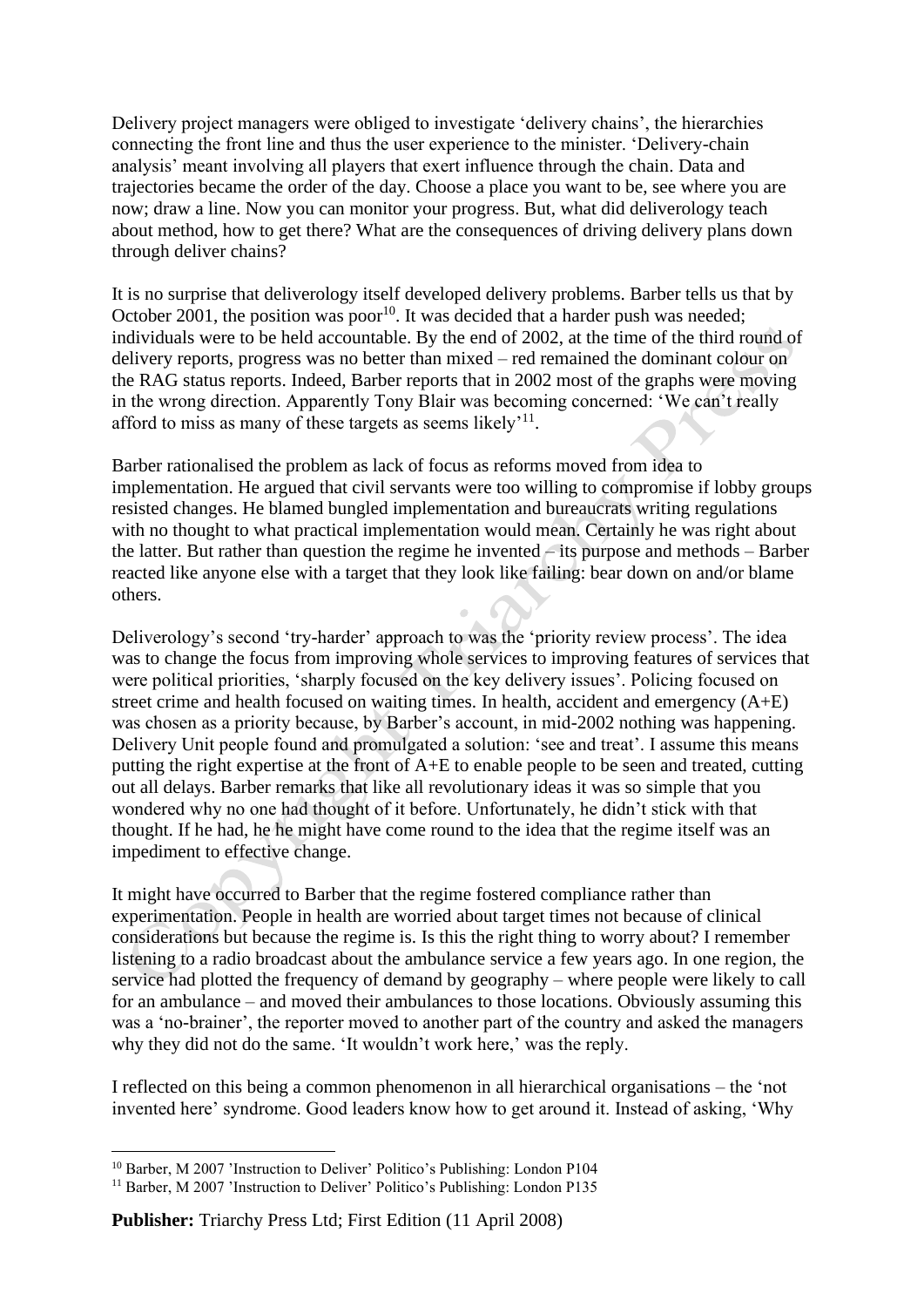don't you do that here?' good leaders would ask (in this case): 'What do you know about demand by geography?' The answer would, of course, be not much. The leader would then say, 'Get the data, I'll be back'. If there is scope for improvement offered by understanding demand data by geography, it will become apparent. But the regime sitting on top of A+E is asking not about the nature of demand but, 'How are you doing against the targets?' So managers will focus their ingenuity on meeting the targets rather than meeting real demand. One way to do that is to reclassify conditions that attract ambulance emergency status (so fewer calls have to be met within the eight-minute target). This is the wrong thing to do and will only lead to mistakes – more people worse off.

An ambulance driver wrote to me:

My service started a process of downgrading certain types of emergencies about three years ago, ostensibly in the interests of creating responses more appropriate to the condition of the patient. But two facts give the game away: firstly, the vast majority of what management called 'regrading' were conditions being moved from the fastest (eight-minute) response-time target into categories that allowed more time. Secondly, a number of these jobs while not considered to be life-threatening necessarily, certainly could be construed to be limb-threatening or involved leaving patients in pain unattended for unacceptable periods of time (anything up to two hours depending on how much the service was under strain). Inevitably some potentially lifethreatening incidents slip through the net.

Of course, many of the jobs left in the so called 'life-threatening' eight-minute response time category turn out to be anything but life-threatening as well! All this because our focus continues to be on the government-imposed target instead of studying demand from the patient's perspective.

We have been trying to bring this to the attention of senior managers and the medical director during all this time, but with little apparent result. They continue to get away with it because the public are unaware that tardy responses in these cases are not necessarily the exception and are actually designed in to a system which is basically flawed.

The gaming of classifications to meet target times is, as the correspondent suggests, simply the wrong focus. The futility of focusing on response times instead of achievement of purpose has been the subject of published research<sup>12</sup>, but as the thinking behind the evident challenge offends the thinking behind the regime it is ignored.

In the latter days of Barber's reign, the deliverology regime shifted the emphasis from topdown command and control to what was called 'sustainable improvement, driven by the pressure of customers'. Perhaps they realised that top-down change was not sustainable, even if they could not bring themselves to accept that the whole approach was failing. Tony Blair talked of this change of emphasis as moving from 'flogging the system' to structural reform. Ministers and civil servants start describing this as 'letting go'.

<sup>&</sup>lt;sup>12</sup> 'Treating the clock and not the patient: ambulance response times and risk' L. Price, Qual. Saf. Health Care 2006; 15; 127-130.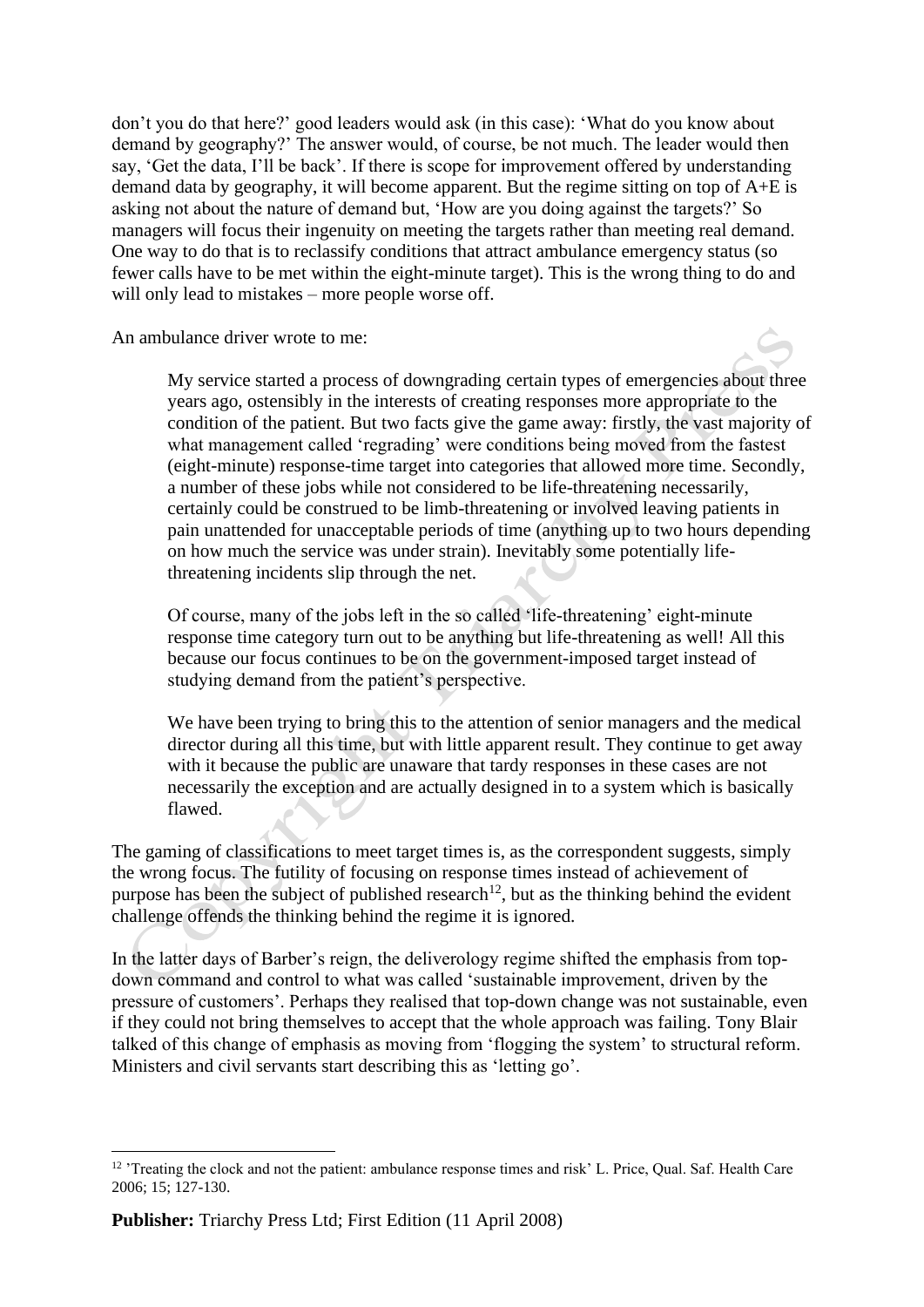This was in 2004, more than three years into deliverology. For Blair this shift was a new vision of reform, involving higher standards of performance through greater customer responsiveness. The tailoring and personalisation of services, services built around customers, not producers, as usual sounded plausible. But paradoxically, it was the regime that had created the offending producer interest in the shape of the specifications industry which grew around deliverology and dictated the measures and organisational designs: the very programme that is designed to 'deliver' delivers the programme, not reform. This is why, in 2004, while the regime's numbers were going up public satisfaction with services was heading in the other direction $13$ .

The shift of emphasis meant greater political focus on 'choice' and competition. It also meant involving citizens in the design and delivery of public services. As I shall describe later, this shift in emphasis to citizen-engagement has led to some very silly consequences.

Barber describes deliverology as 'world-class tools and processes'. I think of it as Mickey Mouse command-and-control. That is being generous to Barber and unfair to the mouse. Deliverology's method amounts to determining change on the basis of opinion and driving activity down into systems with no knowledge of the impact on the way the system will perform. It is tampering on a massive scale.

The plausible ideas – the questions and issues posed by deliverology – were not ideas that would foster knowledge; quite the reverse, they would foster planning, project management, reporting, rationalisation and other dysfunctional behaviours. Like all command-and-control regimes, deliverology tries to control the behaviour of people, to reduce the chances of them behaving opportunistically, but, paradoxically, it will be more likely to create and amplify such behaviours.

To review Barber's logic: firstly, what he calls the productivity challenge – people wanting better services, without paying higher taxes. This assumes, as a command-and-control thinker would, that more resources is the only way to better services. Yet the better way to improve productivity is by improving quality, as Deming taught. Ohno put it this way: if the capacity of the system is the work and its waste, the way to improve capacity is to get rid of the waste. And, as I have shown, the waste is caused by the regime. People want better services *and* don't want to pay higher taxes.

Barber believes that targets, what he thinks of as a command-and-control approach, helps services improve from awful to adequate. It is a rationalisation, based more on the implicit assumption about the unwillingness of public-sector managers to act than the evidence provided by managing with targets. Having rationalised the state the public sector is in following the imposition of targets, Barber now claims that services need a different type of intervention to go from adequate to good. Why should that be the case? How can two different strategies for improvement be relevant to any starting-place?

The consequences of 'devolution and transparency' – delegating services to contractors with service-level agreements – are alarming. The regime has set up factories to provide – among other things – healthcare, legal advice, consumer advice and local-authority services. In many cases, the contracts assumed (and paid for) a level of demand that was not forthcoming – an incredible waste of public funds. Worse, as the regime measures these factories on

<sup>13</sup> Barber, M 2007 'Instruction to Deliver' Politico's Publishing: London P236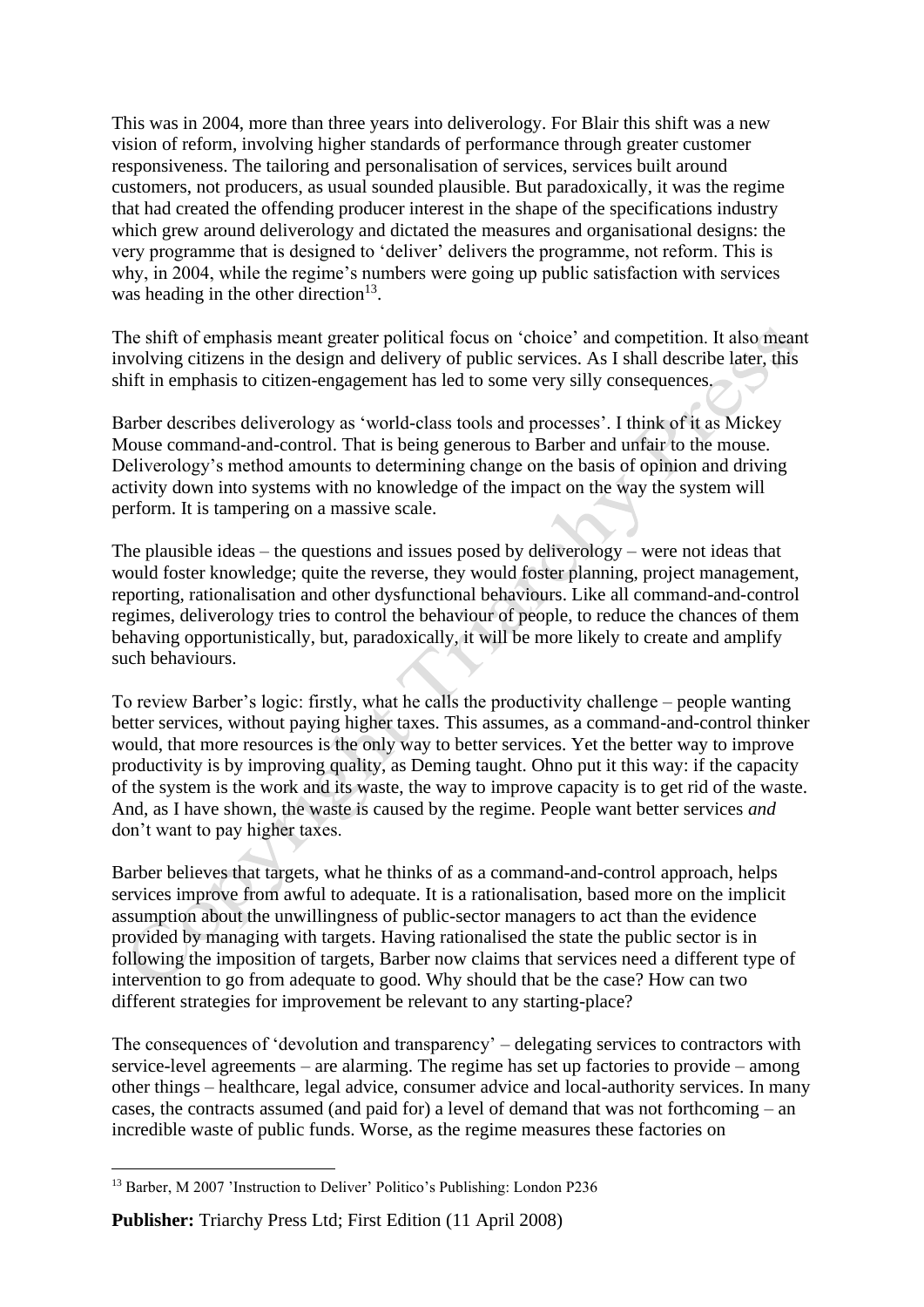transaction costs, they are deluded into assuming lower transaction costs means better performance. I shall return to the public-sector factory problem in Chapter 11.

Barber reported the Prime Minister's worries about not hitting targets. One key target was the number of asylum seekers. Between April and June 2004, the number of asylum seekers fell by 13 per cent, and the number of failed asylum seekers being deported also fell. Did they fall because the process had been improved, or were more people allowed to enter so that the government could meet its target? The shadow Home Secretary, David Davis, accused the government of handing out work permits 'like confetti' to meet the targets on asylum<sup>14</sup>. I remember news reports at the time of insiders describing how they had been instructed to change the rules (to admit people); if true it would come as no surprise to a systems thinker. The targets bureaucracy takes over the management of the work; the focus becomes meeting the targets rather than improving the way the work works.

Like many who write about organisations, Barber cites Norman Dixon, a psychologist who wrote *On the psychology of military incompetence*<sup>15</sup>. Dixon's thesis is that military organisations knock the attributes of leadership out of people as they progress through the hierarchy, so that by the time they reach the top they are no longer fitted to leadership. Barber uses Dixon to draw a parallel with the public sector, alleging that public servants betray a 'fundamental conservatism', a 'tendency to reject or ignore information which is unpalatable', and 'an obstinate persistence in a given task despite strong contradictory evidence'.

It is arguable that it is Barber himself who has been brought to 'incompetence' by ploughing onwards with nothing more than a set of plausible ideas, ignoring evidence of their lack of success and showing his own persistence in the face of contradictory evidence. One distinguishing feature of senior public-sector managers is their intelligence. Is it conceivable that resistance to deliverology might have been a reasonable reaction to stupid ideas? Any such resistance would have been amplified by being obliged to sit through a third party's assessment of your organisation delivered in front of the Prime Minister.

Barber claims that an academic article by Steven Kelman<sup>16</sup> debunks the urban myths about targets. Careful reading shows nothing of the sort. Kelman sets out to relate the PMDU's activity to concepts in organisational change theory. His empirical work consists of interviews with people involved. The only conclusions that are evidence-based are his findings that people working in the PMDU were more likely to be orientated to imposing practices, were less convinced of the front-line people's commitment to targets, and were more sceptical about lower-level willingness voluntarily to embrace performance improvement using targets. In other words, PMDU staff were more of the view change had to be driven by the centre.

Barber's 'deliverology' falls short on method. It is only method that can answer the question: how can services be improved? Barber's *de facto* method is to create a bureaucracy for measuring and reporting that then deludes people into assuming improvements are real; his strategies for 'unleashing' only unleashed diseased and dysfunctional bureaucracies. One

<sup>14</sup> <http://www.guardian.co.uk/immigration/story/0,,1422806,00.html>

<sup>&</sup>lt;sup>15</sup> 'On the Psychology of Military Incompetence', Norman Dixon, Futura Books, 1976.

<sup>&</sup>lt;sup>16</sup> Kelman, Steven (2006) 'Improving service delivery performance in the United Kingdom: Organisation theory perspectives on central intervention strategies', Journal of Comparative Policy Analysis: Research and Practice, 8:4, 393-419.